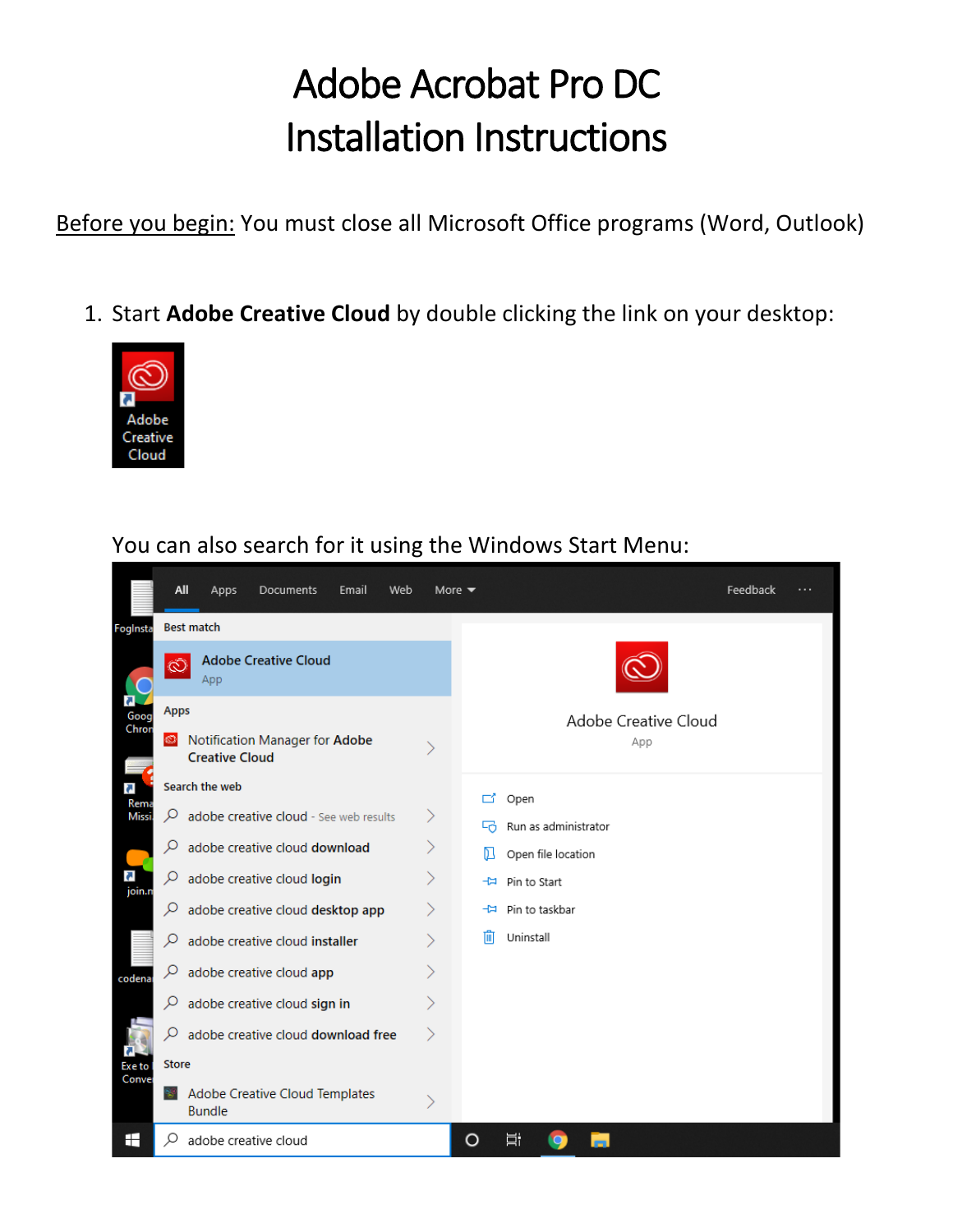2. Enter your State of Montana email address.

*You will not need to enter a password at this time, just press either the Enter/Return or Tab keys.*

| Creative Cloud                                                               |                   | × |
|------------------------------------------------------------------------------|-------------------|---|
| Adobe Creative Cloud                                                         |                   | ፧ |
|                                                                              | <b>A</b> Adobe ID |   |
| Sign in                                                                      |                   |   |
| Email address                                                                |                   |   |
| Password                                                                     |                   |   |
| <b>Sign in</b>                                                               | Forgot password?  |   |
| Not a member yet? Get an Adobe ID                                            |                   |   |
| Want to use your company or school account?<br>Sign in with an Enterprise ID |                   |   |
| Or sign in with                                                              |                   |   |
| Facebook<br>G Google<br>£                                                    |                   |   |
|                                                                              |                   |   |
|                                                                              |                   |   |
|                                                                              |                   |   |
|                                                                              |                   |   |
|                                                                              |                   |   |
|                                                                              |                   |   |
|                                                                              |                   |   |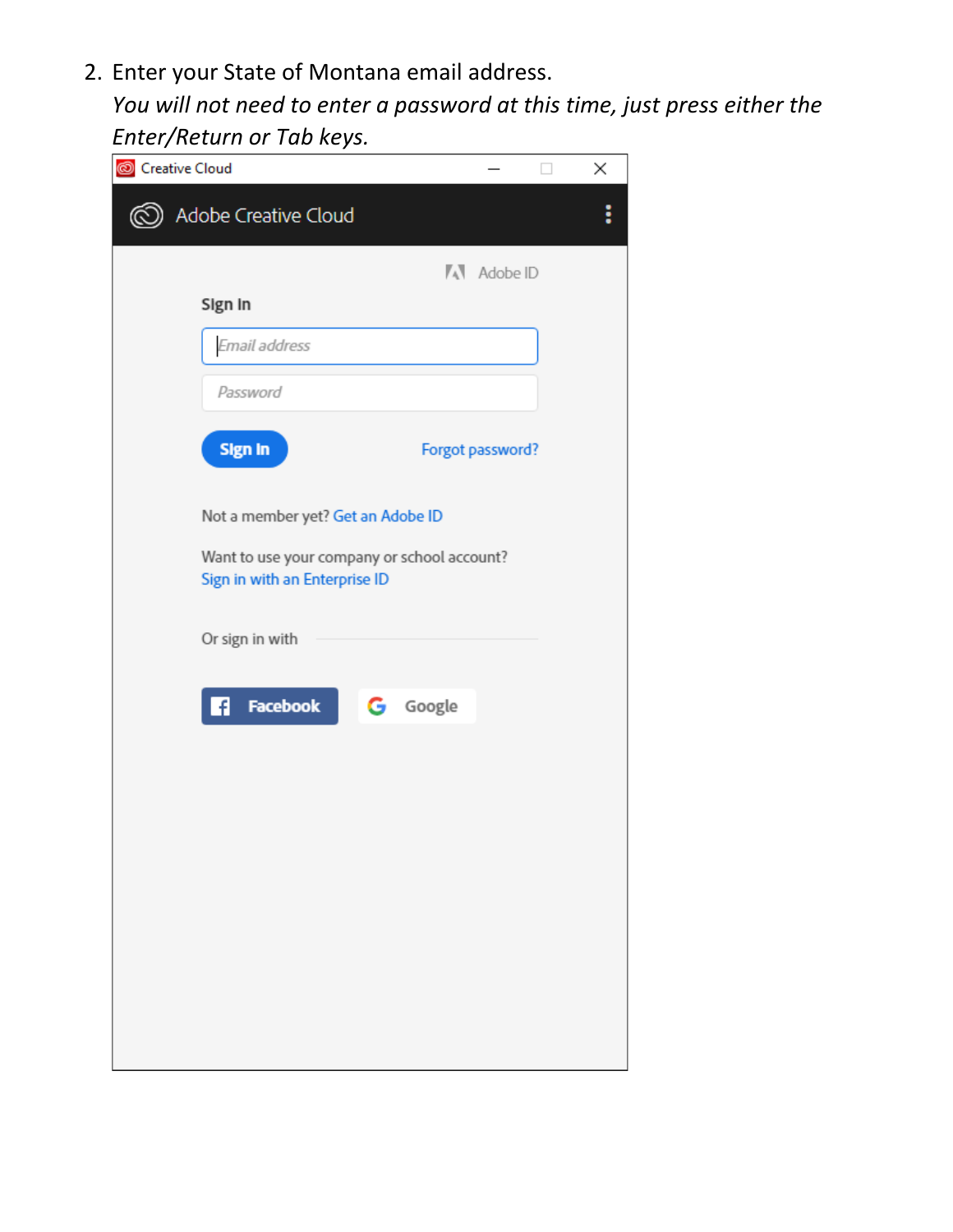3. Sign in using your State of Montana Active Directory credentials *Your C# and State Email password, same as for SABHRS.*

| Enterprise ID Sign in |                                                                                            | $\Box$ | $\times$ |
|-----------------------|--------------------------------------------------------------------------------------------|--------|----------|
|                       | <b>MONTANA</b><br><b>SITSD</b><br>Sign in with your Active Directory loginID (e.g. CX1234) |        |          |
|                       | CX1234                                                                                     |        |          |
|                       |                                                                                            |        |          |
|                       | Sign in                                                                                    |        |          |
|                       | © 2016 Microsoft                                                                           |        | ▼        |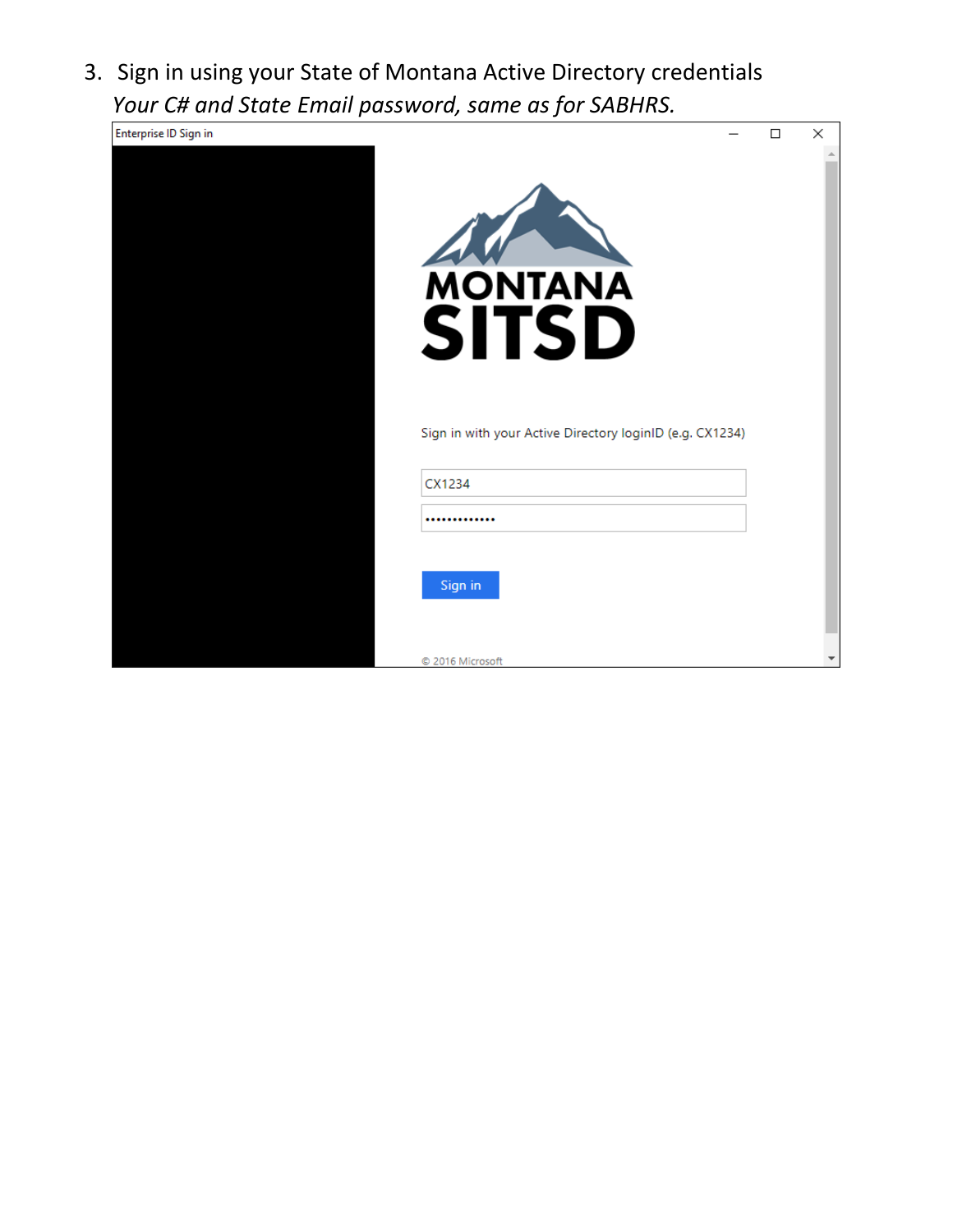4. Click the **Apps** tab at the top, and scroll down the list to find **Acrobat DC**. Click the blue **Install** button to begin the installation *You will not need to be an administrator.*

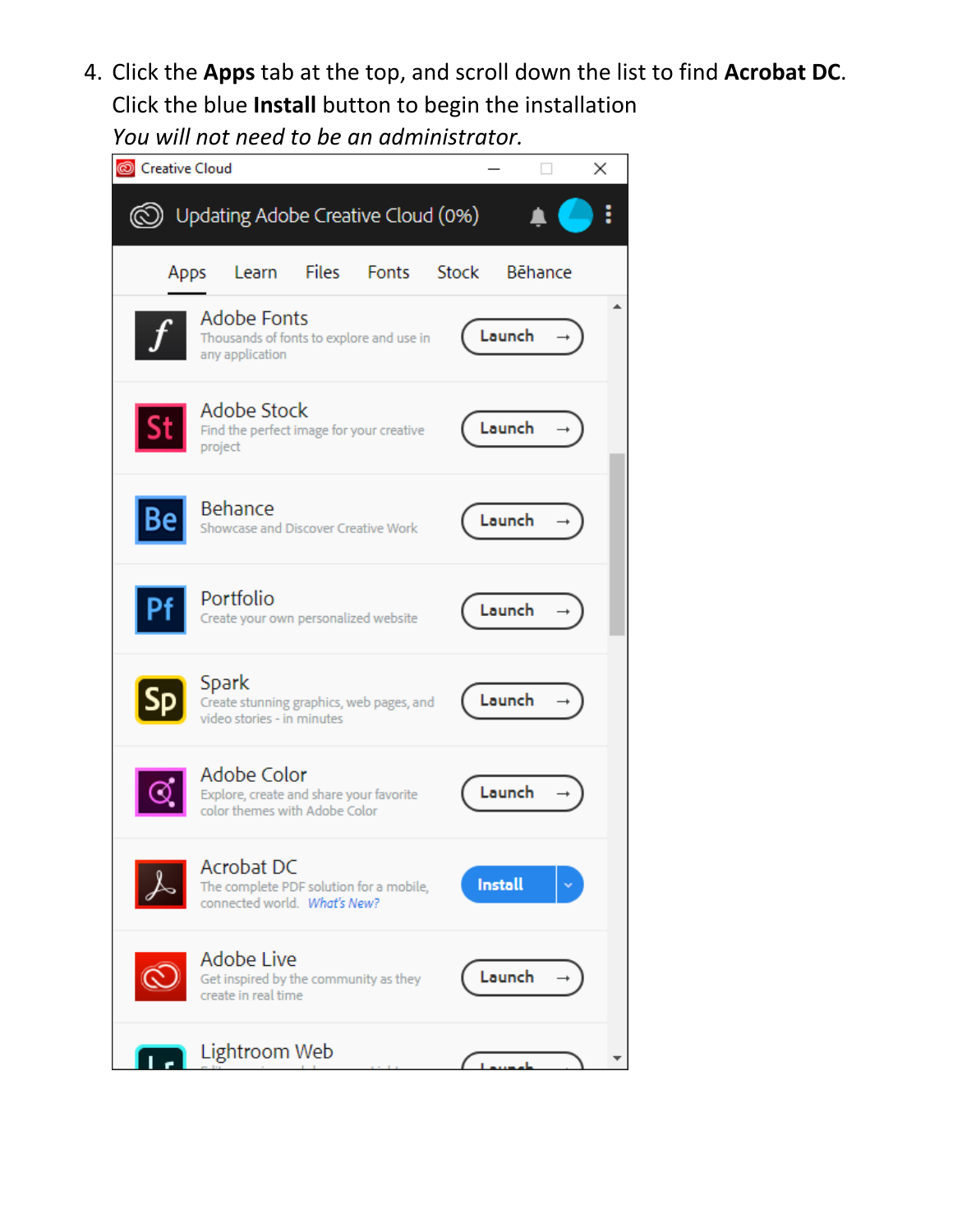## 5. Click **Continue** at the prompt.

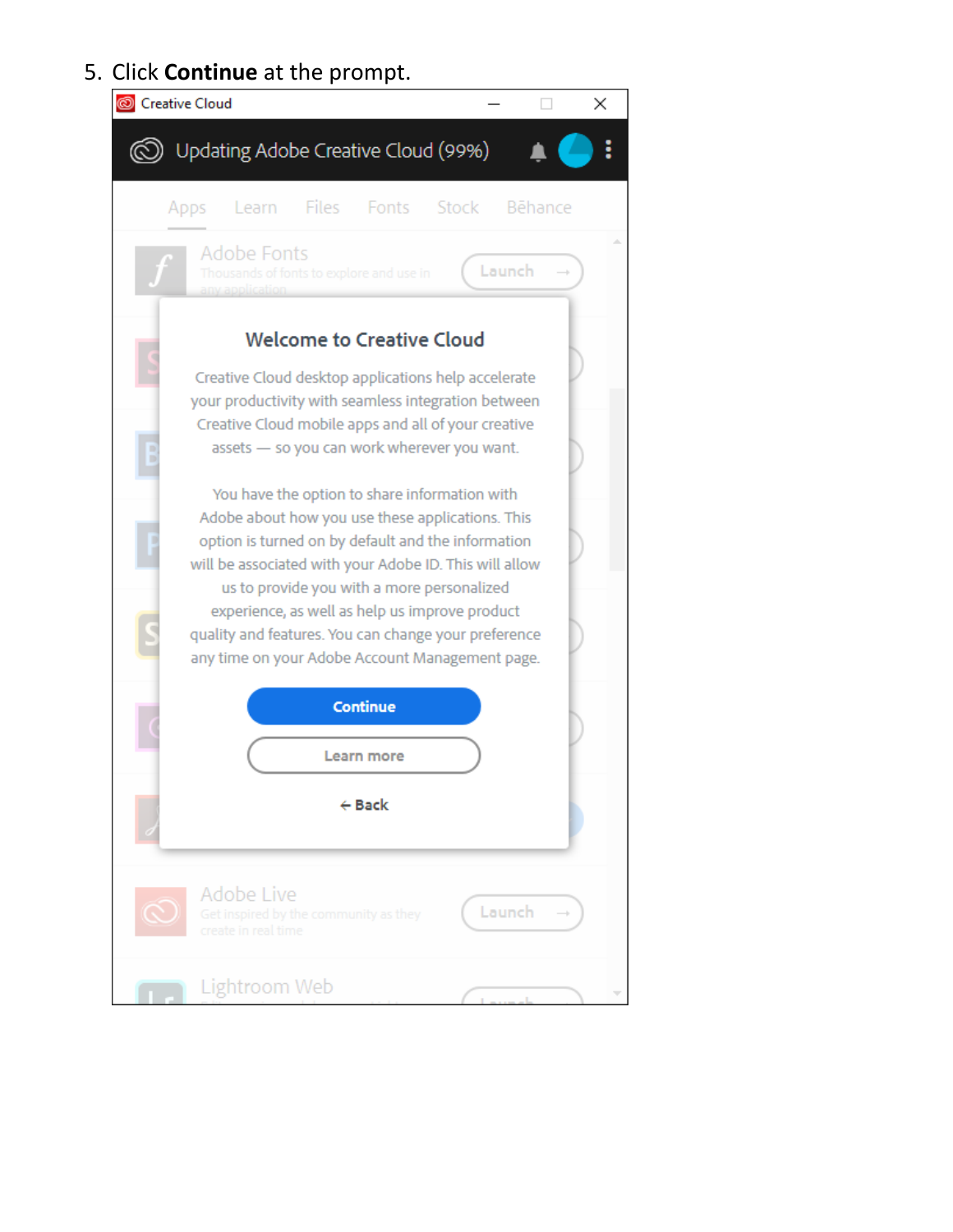6. **Acrobat DC** will begin to install. If you have not closed out of any Microsoft Office (Word, Excel, Outlook) products before this point, you will be prompted to do so now.

*Depending on your internet connection, this may take a while.*

| Creative Cloud    |                                                                                         |              |       |       |         | × |
|-------------------|-----------------------------------------------------------------------------------------|--------------|-------|-------|---------|---|
|                   | ) Installing Acrobat DC (0%)                                                            |              |       |       |         |   |
| Apps              | Learn                                                                                   | <b>Files</b> | Fonts | Stock | Bēhance |   |
|                   | Behance<br>Showcase and Discover Creative Work                                          |              |       |       | Launch  |   |
|                   | Portfolio<br>Create your own personalized website                                       |              |       |       | Launch  |   |
|                   | Spark<br>Create stunning graphics, web pages, and<br>video stories - in minutes         |              |       |       | Launch  |   |
|                   | Adobe Color<br>Explore, create and share your favorite<br>color themes with Adobe Color |              |       |       | Launch  |   |
|                   | Acrobat DC<br>The complete PDF solution for a mobile,<br>connected world.               |              |       | 0% =  |         |   |
|                   | <b>Adobe Live</b><br>Get inspired by the community as they<br>create in real time       |              |       |       | Launch  |   |
|                   | Lightroom Web<br>Edit, organize, and share your Lightroom<br>photos on the web.         |              |       |       | Launch  |   |
| <b>TRIAL APPS</b> |                                                                                         |              |       |       |         |   |
|                   | Photoshop CC<br>Create beautiful graphics, photos and art<br>What's New?                |              |       | Trv   |         |   |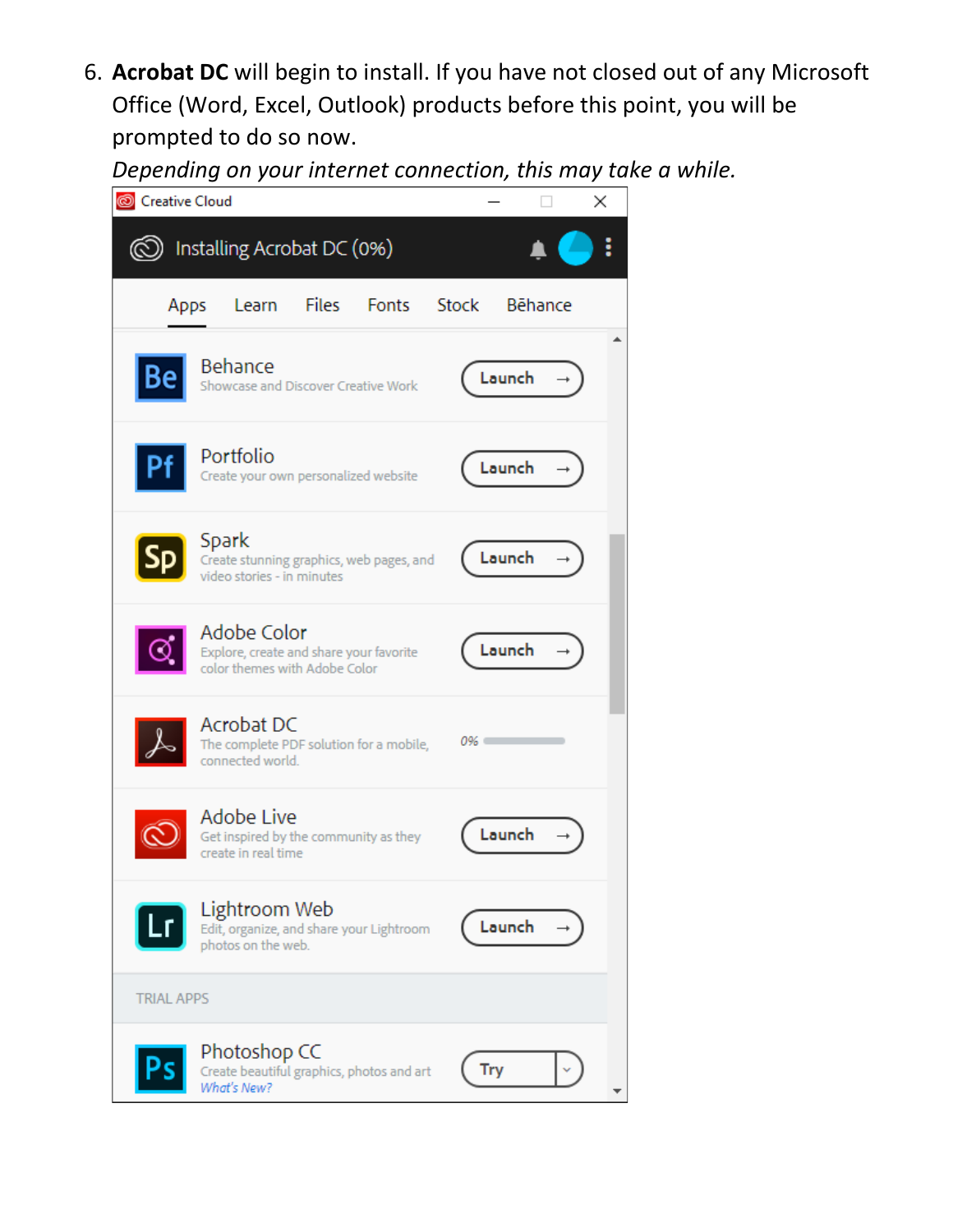7. **Adobe Acrobat DC** should now be installed on your computer. You can close the **Adobe Creative Cloud** window. Double click the link on your desktop to start **Adobe Acrobat DC**.

![](_page_6_Picture_1.jpeg)

8. If prompted to make Adobe Acrobat your default PDF application, Select **Yes**.

![](_page_6_Picture_3.jpeg)

## Click **Continue**.

| Associate PDF file type<br>Click 'Change'                                                                                                                                                                                                                                                                                                                                                                                                                                                    | Select default app<br>Choose 'Adobe Acrobat' and click 'OK' | $\times$ |
|----------------------------------------------------------------------------------------------------------------------------------------------------------------------------------------------------------------------------------------------------------------------------------------------------------------------------------------------------------------------------------------------------------------------------------------------------------------------------------------------|-------------------------------------------------------------|----------|
| ■<br>$\label{eq:1} \begin{array}{lll} \displaystyle \frac{1}{2} \left( \frac{1}{2} \right) \left( \frac{1}{2} \right) \left( \frac{1}{2} \right) \left( \frac{1}{2} \right) \left( \frac{1}{2} \right) \left( \frac{1}{2} \right) \left( \frac{1}{2} \right) \left( \frac{1}{2} \right) \left( \frac{1}{2} \right) \left( \frac{1}{2} \right) \left( \frac{1}{2} \right) \left( \frac{1}{2} \right) \left( \frac{1}{2} \right) \left( \frac{1}{2} \right) \left( \frac{1}{2} \right)$<br>pdf |                                                             |          |
| Change<br>$\sim$                                                                                                                                                                                                                                                                                                                                                                                                                                                                             | 2<br>Adobe Acrobat DC<br>$\lambda$<br>۰                     |          |
| <b>STATE</b>                                                                                                                                                                                                                                                                                                                                                                                                                                                                                 | OK                                                          |          |
|                                                                                                                                                                                                                                                                                                                                                                                                                                                                                              |                                                             |          |
|                                                                                                                                                                                                                                                                                                                                                                                                                                                                                              | Set Acrobat as default.                                     |          |
|                                                                                                                                                                                                                                                                                                                                                                                                                                                                                              | View all PDFs with Acrobat in two easy steps.<br>Continue   |          |
|                                                                                                                                                                                                                                                                                                                                                                                                                                                                                              |                                                             |          |
|                                                                                                                                                                                                                                                                                                                                                                                                                                                                                              |                                                             |          |